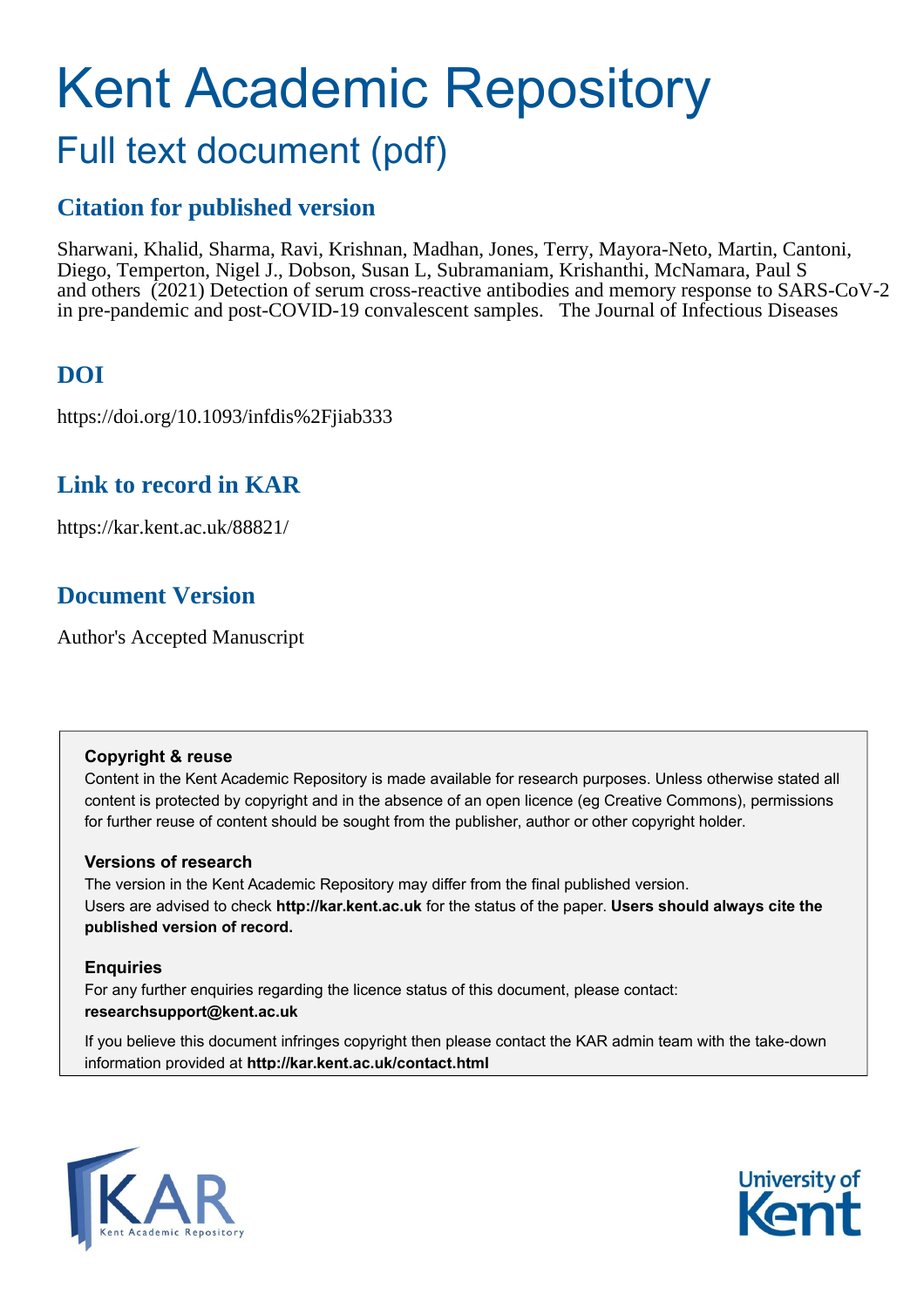# Enhancement of Humoral Immune Responses to a Human Cytomegalovirus DNA Vaccine: Adjuvant Effects of Aluminum Phosphate and CpG Oligodeoxynucleotides

Nigel J. Temperton,<sup>1</sup> Debra C. Quenelle,<sup>2</sup> Keirissa M. Lawson,<sup>1</sup> Jane N. Zuckerman,<sup>3</sup> Earl R. Kern, <sup>2</sup> Paul D. Griffiths, <sup>1</sup> and Vincent C. Emery<sup>1\*</sup>

 ${}^{1}$ Department of Virology, Royal Free and University College Medical School, London, United Kingdom  $^{2}$ Department of Pediatrics, University of Alabama at Birmingham, Birmingham, Alabama  ${}^3$ Academic Centre for Travel Medicine and Vaccines, Department of Medical Microbiology, Royal Free and University College Medical School, London, United Kingdom

A human cytomegalovirus (HCMV) glycoprotein B (gpUL55) DNA vaccine has been evaluated in BALB/c mice. Intramuscular immunization of these mice with pRc/CMV2-gB resulted in the generation of high levels of gpUL55-specific antibody (geometric mean titer [GMT] 1:8900) and neutralizing antibody (GMT 1:74) after 2 booster doses given 5 and 10 weeks after primary inoculation. Emulsifying the construct with the aluminum phosphate gel adjuvant Adju-Phos before immunization enhanced gpUL55-specific antibody responses (GMT 1:17800,  $P = 0.04$ ). Coimmunization with CpG oligodeoxynucleotides was shown to enhance levels of neutralizing antibodies generated by immunization of mice with a pRc/CMV2-gB/Adju-Phos emulsion  $(P = 0.04)$ . The results provide a rationale for evaluating combinations of other HCMV proteins for incorporation into a multi-target DNA vaccine, and for the optimization of adjuvant usage, to elicit enhanced levels of neutralizing antibodies. **J. Med. Virol. 70:86-90, 2003.**  $\otimes$  2003 Wiley-Liss, Inc.

**KEY WORDS:** cytomegalovirus; DNA vaccine; CpG ODN; adjuvant

#### INTRODUCTION

The b-herpesvirus, human cytomegalovirus (HCMV), infects most individuals during their lifetime, yet results in disease only in those whose immune system is immature, impaired by immunosuppressive drugs or the human immunodeficiency virus (HIV). The virus infects 0.3–2.4% of neonates, making it the most important cause of intrauterine infection [Stagno, 1990]. Women who enter pregnancy seronegative for HCMV have a 1% chance of developing primary HCMV infection

2003 WILEY-LISS, INC.

while pregnant [Griffiths and Baboonian, 1984; Stagno et al., 1986]. The development of a cytomegalovirus (CMV) vaccine for the prevention of primary HCMV infection is thus a major public health priority. A recent report from the Institute of Medicine, Washington, D.C., strongly supports the development of a HCMV vaccine based on the economic impact of the disease caused by this virus [Stratton et al., 2001]. In a study reported recently by our group, using a mathematical modeling approach, we calculated that the critical vaccination proportion required for eradication of HCMV in the developed world lies between 59% and 62%. This finding demonstrates that HCMV could be eradicated from the population, given the current routine pediatric immunization rates  $(\sim 90\%)$  by a vaccine with only 65–68% efficacy at preventing primary infection [Griffiths et al., 2001].

Of the large number of unique proteins encoded within the HCMV genome [Chee et al., 1990; Prichard et al., 2001], only a small proportion are thought to be important targets of the protective immune responses [Plotkin, 1999, 2001]. The neutralizing antibody response against HCMV is directed predominantly against a single protein, glycoprotein B (gpUL55) [Utz et al., 1989; Britt et al., 1990], while the tegument protein pp65 (ppUL83) is a major target of the cellular immune response [Riddell et al., 1991; McLaughlin-Taylor et al., 1994; Wills et al., 1996]. These antigens

Grant sponsor: Royal Free Peter Samuel Fund; Grant sponsor: University of London Central Research Fund; Grant sponsor: Peel Medical Research Trust.

<sup>\*</sup>Correspondence to: Dr. V.C. Emery, Department of Virology, Royal Free and University College Medical School, Rowland Hill Street, London NW3 2PF, UK. E-mail: v.emery@rfc.ucl.ac.uk

Accepted 30 October 2002

DOI 10.1002/jmv.10357

Published online in Wiley InterScience

<sup>(</sup>www.interscience.wiley.com)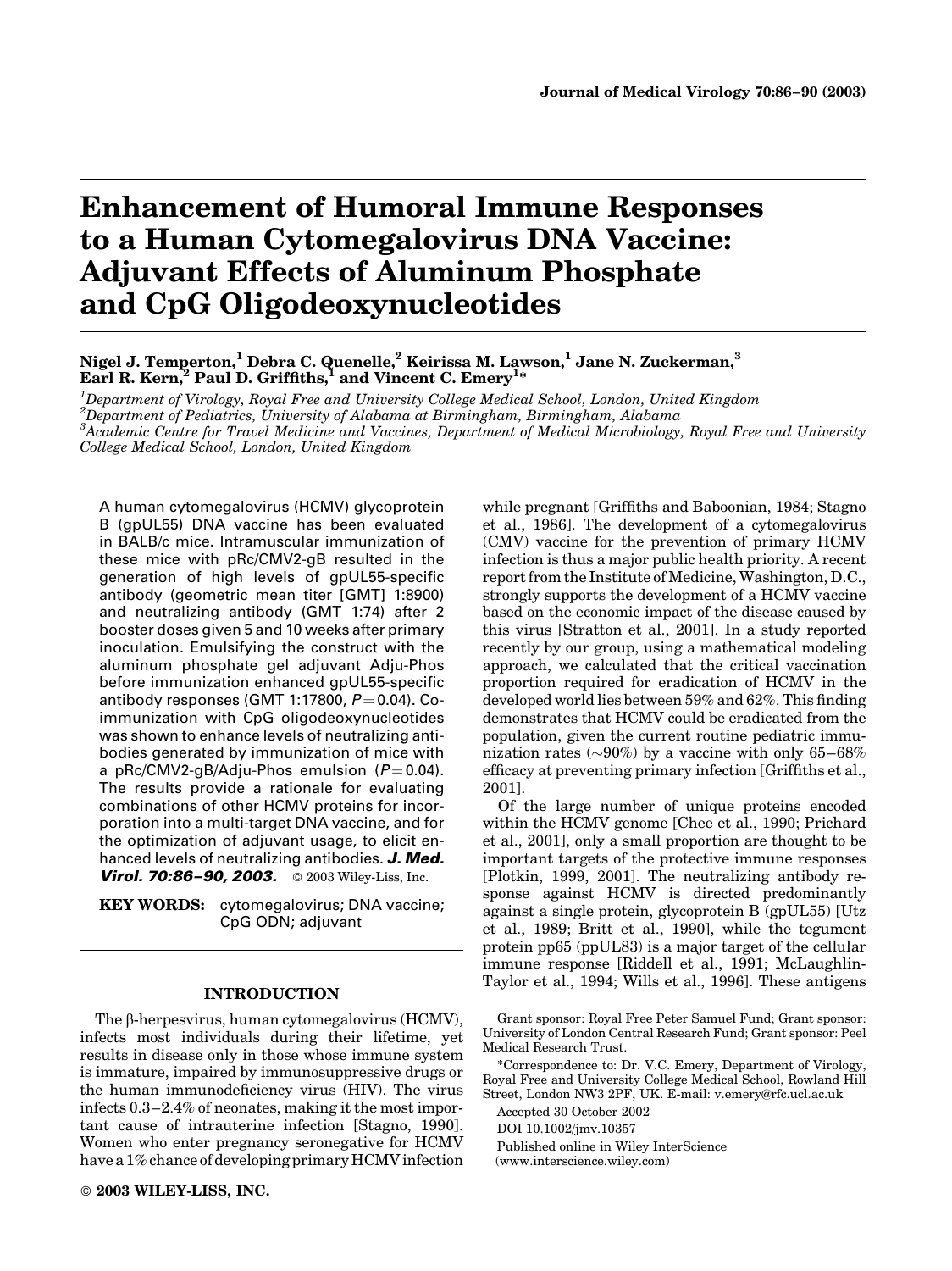have formed the basis of most experimental vaccine candidates thus far, which encompass their use within recombinant viral vectors [Berencsi et al., 1993, 2001], recombinant protein vaccines [Pass et al., 1999], and peptide vaccines [Diamond et al., 1997].

Over the last decade, DNA vaccines have been shown to be effective inducers of cellular and humoral responses against many viral antigens [Davis and McCluskie, 1999; Robinson and Pertmer, 2000]. This relatively new technology has been employed to produce candidate vaccines against CMV [Pande et al., 1995; Gonzalez Armas et al., 1996; Endresz et al., 1999, 2001; Hwang et al., 1999; Morello et al., 2000; Schleiss et al., 2000; Temperton, 2002]. Many groups have attempted to enhance the immune response to DNA vaccines by the coadministration of various immunomodulators (cytokines, chemokines, costimulatory molecules), the delivery of plasmids in liposomes, and the use of experimental adjuvants [Gurunathan et al., 2000]. However, these experimental adjuvants are currently unlicensed for use in humans. It has recently been shown that negatively charged aluminum salts, which are currently licensed for use in humans, can be employed to enhance substantially, antibody responses to DNA vaccine-encoded genes [Ulmer et al., 1999]. CpG motifs within plasmid backbones or oligodeoxynucleotides (ODNs) are potent immunostimulators of the mammalian immune system [Krieg, 2000]. Synthetic CpG ODNs with a nuclease-resistant phosphorothioate backbone have been employed as adjuvants for successful enhancement of both humoral and cellular responses to protein antigens. These ODNs also have adjuvant effects when coadministered with DNA vaccines [Klinman et al., 1997, 1999, 2000]. Since CpG ODNs trigger B-cell proliferation and secretion of immunoglobulin, they may be particularly useful to enhance the anti-gpUL55 antibody responses [Krieg et al., 1995].

In this study, we have evaluated the adjuvant effects of aluminum phosphate and coadministered CpG ODN on the generation of gpUL55-specific and neutralizing antibody responses after inoculation of mice with an HCMV gpUL55 DNA vaccine.

#### MATERIALS AND METHODS

#### Plasmid Construction

A complete gpUL55 DNA vaccine construct was generated by polymerase chain reaction (PCR) amplification of the entire open reading frame (ORF) from strain AD169 using BIO-X-ACT<sup>TM</sup> DNA polymerase (Bioline, London, UK) with primers, incorporating restriction enzyme sites to facilitate cloning (shown underlined): gBA (5'-gAAgCTTCgACgCgCCTCATCgC-TgCT-3') and gBB (5'-gTCTAgACCTCCTggTTCAgACgTTCT-3'). The product was cloned into pGEM-T (Promega, Southampton, UK); the resulting clones were subjected to nucleotide sequence analysis in both directions to confirm that no point mutations had been introduced during the amplification process. The gpUL55

gene was then subcloned into the high-level nonfusion expression vector pRc/CMV2 (Invitrogen, Groningen, the Netherlands). Recombinants were grown in Escherichia coli DH5a cells, which facilitate the production of high-levels of supercoiled plasmid necessary for DNA vaccination purposes, and high-quality plasmid DNA was purified using Qiagen plasmid kits according to the manufacturer's instructions (Qiagen, Crawley, UK).

#### DNA Transfection

HeLa cells were transfected transiently with pRc/ CMV2-gB and the parental plasmid using the LipofectamineTM 2000 reagent (Invitrogen) according to the manufacturer's protocol. For immunofluorescence experiments, these cells were spotted onto wells in multispot microscope slides (Hendley, Essex, UK) and fixed in 100% acetone at  $-20^{\circ}$ C before binding with the 7.17 anti-gB monoclonal antibody (MAb) [Utz et al., 1989].

#### Adjuvants

Aluminum phosphate gel adjuvant (Adju-Phos, Superfos Biosector A/S, Vedbaek Denmark) was mixed with plasmid or plasmid/CpG ODN, for a final aluminum concentration of  $450 \mu g/ml$ . CpG ODN 1668: 5'-TCC-ATG-ACG-TTC-CTG-ATG-CT-3' was synthesized with a nuclease-resistant phosphorothioate backbone (Operon, Alameda, CA). In this study,  $10 \mu$ g of this ODN was combined with 50  $\mu$ g pRc/CMV2-gB before being emulsified in Adju-Phos.

#### Immunizations of Mice

Groups of five 5-week-old female BALB/c mice were immunized intra-muscularly once with  $50 \mu$ g pRc/CMV2 (parental plasmid for mock infection),  $50 \mu$ g pRc/CMV2gB, 50 mg pRc/CMV2-gB emulsified with Adju-Phos or 50 mg pRc/CMV2-gB/CpG ODN 1668 emulsified with Adju-Phos. Booster immunizations were given 5 and 10 weeks after initial inoculation with identical plasmid/ adjuvant formulations. Serum samples were obtained before immunization, and at weeks 2, 6, and 11, and were stored at  $-20^{\circ}\mathrm{C}$  in 0.1-ml aliquots before use.

#### Determination of HCMV-gpUL55-Specific Antibody Responses

Anti-gpUL55 antibody responses in BALB/c mice immunized with pRc/CMV2 constructs were analyzed by endpoint dilution immunofluorescence, using a recombinant baculovirus expressing HCMV gpUL55 [Wells et al., 1990] (a kind gift from W. Britt, University of Alabama). Sf21 insect cells were infected with recombinant baculovirus at a multiplicity of infection (MOI) of 10. After 48-hr incubation at  $28^{\circ}$ C,  $3 \times 10^{4}$  cells in a 15-ul volume were spotted onto wells in multispot microscope slides (Hendley, Essex, UK) and fixed in 100% acetone at  $-20^{\circ}$ C. Doubling dilutions of mouse sera  $(1:40-1:40960)$  were prepared, and 15 µl of each dilution was added to wells containing either infected or uninfected control Sf21 cells. After incubation in a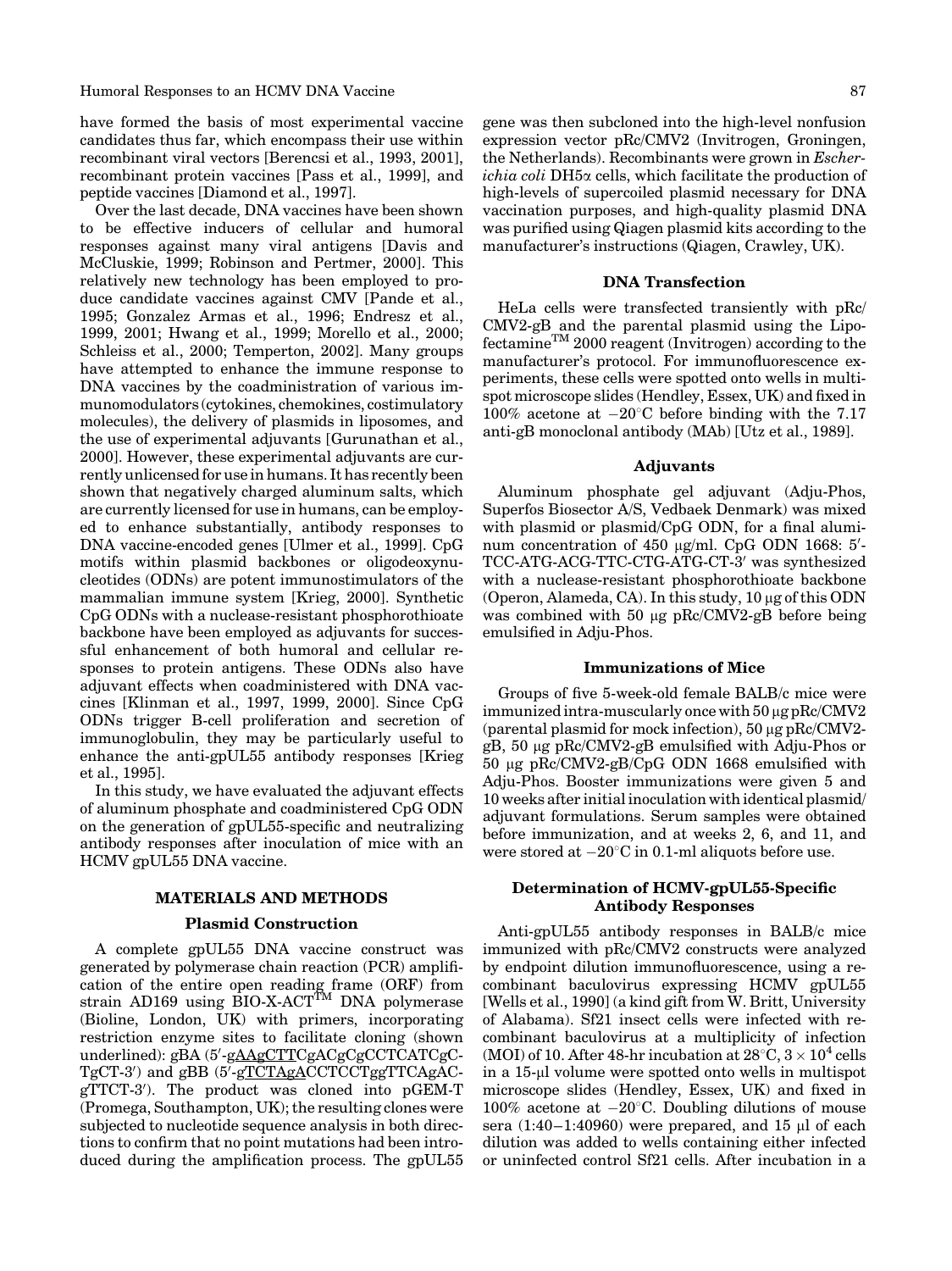humidified chamber at  $37^{\circ}$ C for 40 min, slides were washed once for 5 min in 1% bovine serum albumin (BSA) in phosphate-buffered saline (PBS), twice in PBS, and air-dried; 15 µl of FITC-conjugated goat antimouse immunoglobulins diluted 1:10 in PBS (DAKO, Glostrup Denmark) was added to each well. The slides were incubated in a humidified chamber at  $37^{\circ}$ C for 40 min, washed once for 5 min in 1% BSA in PBS, twice in PBS, and air-dried. After mounting slides with Citifluor (Citifluor Ltd, Leicester, UK), they were viewed under fluorescence microscope and the last serum dilution at which positive staining cells were visible was taken as the antibody titer.

#### Determination of Neutralizing Antibody Titers

Human MRC5 fibroblasts (passages 20–30) were seeded in 8 well chamber slides  $(2 \times 10^4 \text{ cells/well})$ 24 hr before testing. In this study, 20 µl mouse serum (dilutions 1:4–1:256 in minimal essential medium  $[MEM] + 10\%$  fetal calf serum  $[FCS]$ ) was mixed with 15 ml of a constant titer of AD169 virus stock (50 immediate-early antigen-producing units (IEU)/well) and  $5 \mu l$  guinea pig complement (Sigma). After 1-hr incubation (37 $\degree$ C, 5% CO<sub>2</sub>), the virus/serum mixture was added to the cell monolayer and incubated for 1 hr. After aspiration and the addition of fresh MEM, the slides were incubated at  $37^{\circ}$ C for a further 18–24 hr. After fixing with acetone the cells were incubated for 30 min with aMAb against the 72-kD IE protein, washed 3 times in PBS and then incubated for 30 min with FITC-conjugated sheep antimouse IgG (Sigma) (diluted 1:100). After washing, the cells were air-dried, mounted with Citifluor and positive nuclei scored by fluorescent microscopy (full field at  $20 \times$  magnification). The serum dilution producing 50% inhibition of IEU input virus infectivity, as compared with an untreated control, was taken as the neutralizing titer.

#### Statistical Analysis

Comparisons between groups for statistical significance were performed with the Mann-Whitney test. All P-values of  $< 0.05$  were regarded as significant.

#### RESULTS

#### Effect of Adju-Phos on Antibody Responses to a gpUL55 DNA Vaccine

Serum antibody titers were measured at preinoculation and at weeks 2, 6, and 11 after first inoculation. Antibody to gpUL55 was not detected in any pre-inoculation sera, 2-week sera, or sera from mice immunized with the parental vector pRc/CMV2. Intramuscular immunization of BALB/c mice with pRc/ CMV2-gB  $(50 \mu g)$  resulted in the generation of gpUL55specific antibodies in 5/5 mice immunized. The administration of a second booster dose augmented significantly the anti-gpUL55 response  $(P = 0.01)$  compared with the first boost with 4/5 mice generating titers of 1:10240 (Fig. 1). The geometric mean antibody titer after



Fig. 1. Effect of the aluminium phosphate gel adjuvant, Adju-Phos, on HCMV gB-specific antibody titres elicited by immunisation of BALB/c mice with the pRc/CMV2-gB DNA vaccine (booster doses given at weeks 5 and 10 postprime). The antibody titre, measured by endpoint dilution immunofluorescence, was the last serum dilution at which positive staining cells were visible. Geometric mean antibody titres represented by histograms and arrow-ended lines cover the range of titres generated in individual mice. Wk, week; A, Adju-Phos; GM, geometric mean.

the second booster dose (1:8900) was almost 14-fold greater than that obtained after the first boost. All four BALB/c mice immunized with three doses of pRc/CMV2  $gB$  (initial prime  $+2$  booster doses) developed antibodies capable of neutralizing AD169. The geometric mean neutralizing antibody titer was 1:74, with titers for individual mice ranging from 1:32 to 1:256 (Fig. 2).

In an attempt to boost levels of gB antibodies induced by DNA immunization, pRc/CMV2-gB DNA was emulsified with aluminum phosphate gel adjuvant (Adju-Phos) before use. Two of the five mice given pRc/  $CMV2-gB + Adju-Phos developed gpUL55-specific anti$ bodies at week 6 with a geometric mean titer of 1:5120, which was greater than the geometric mean antibody titer of 1:640 obtained in mice given DNA vaccine alone (Fig. 1). By week 11, all five mice had developed antibodies to gpUL55 with a geometric mean titer of 1:17800 (1:20480 in 4/5 mice) representing a 2-fold increase in titer over those obtained with the gpUL55 DNA vaccine alone  $(P = 0.04)$ . In contrast, neutralizing antibody titers measured at week 11 in mice given pRc/  $CMV2-gB + Adju-Phos$  were not significantly different to those from mice given pRc/CMV2-gB alone  $(P = 0.3;$ Fig. 2).

#### Effect of CpG ODN on Antibody Responses

At week 11 after the initial inoculation (booster doses given at weeks 5 and 10), mice immunized with a CpG ODN/pRc/CMV2-gB/Adju-Phos emulsion developed neutralizing antibody titers that were not significantly different from those in mice immunized with pRc/ CMV2-gB alone (geometric mean titer 1:97 vs 1:74,  $P = 0.6$ ; Fig. 2). Interestingly, neutralizing antibody titers generated by CpG ODN/pRc/CMV2-gB/Adju-Phos immunization were significantly higher than those generated by pRc/CMV2-gB/Adju-Phos (1:97 vs 1:37,  $P = 0.04$ ; Fig. 2). No increase in gB-specific antibody titer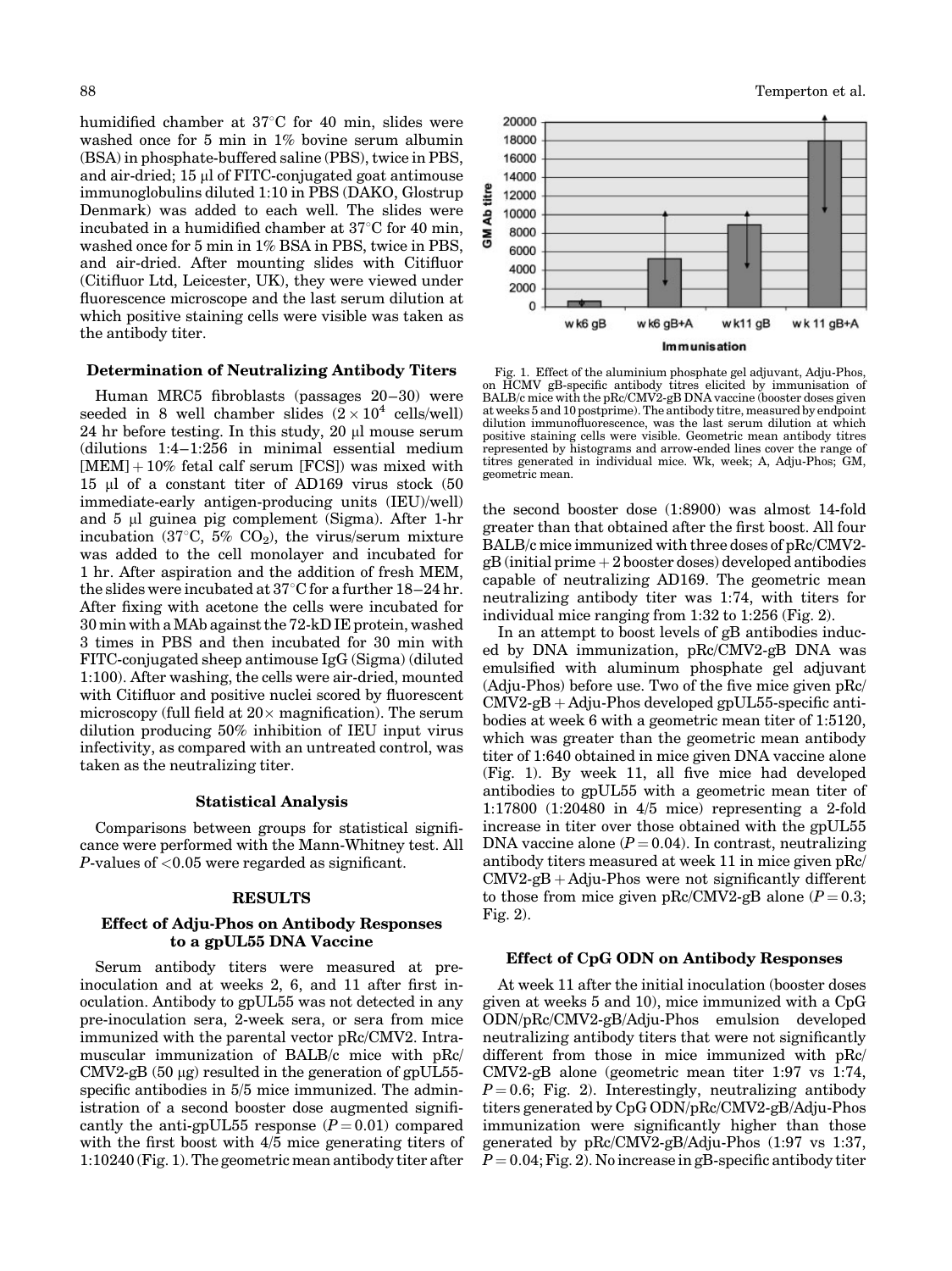

Fig. 2. Neutralising antibody (NA) titres developed at week 11 after immunisation of BALB/c mice with 50 µg pRc/CMV2-gB + 2 booster doses given at weeks 5 and 10 after initial inoculation. NA titre is the serum dilution producing 50% inhibition of virus infectivity compared with controls. Horizontal lines represent geometric means; filled circles represent NA titres developed in individual mice. gB, DNA vaccine pRc/CMV2-gB; A, Adju-Phos aluminium phosphate gel adjuvant; C, CpG ODN.

was found using CpG ODN/pRc/CMV2-gB/Adju-Phos as immunogen compared with pRc/CMV2-gB/Adju-Phos  $(P = 0.35)$  or pRc/CMV2-gB alone  $(P = 0.21)$  (data not shown).

#### DISCUSSION

We have developed a prototype HCMV DNA vaccine, pRc/CMV2-gB, and evaluated its immunogenicity in a BALB/c mouse system. In the absence of exogenous adjuvants, the vaccine was shown to be highly immunogenic, generating strong anti-gpUL55 and neutralizing antibody responses comparable to those obtained by other groups for candidate HCMV vaccine constructs evaluated in mice and humans [Endresz et al., 1999, 2001; Frey et al., 1999; Hwang et al., 1999; Gonczol and Plotkin, 2001].

Consistent with previous studies evaluating the immunogenicity of DNA vaccines delivered with conventional aluminum adjuvants, the formulation of our vaccine with aluminum phosphate gel adjuvant (Adju-Phos) was found to enhance gpUL55-specific antibody responses significantly, with antibody titers of 1:20480 elicited in 4/5 mice given three doses of the DNA vaccine. This approach represents a procedurally simple method of enhancing antibody responses to a DNA vaccineencoded antigen in a mouse model system. Interestingly,

Ulmer et al. [1999] also showed that this adjuvant is able to boost humoral immune responses to DNA vaccines in non-human primates. In contrast, we found no significant difference in neutralizing antibody titer in mice immunized with a pRc/CMV2-gB/Adju-Phos emulsion compared with groups immunized with pRc/ CMV2-gB alone, although further studies with more mice are required to confirm this observation.

It is thought that emulsifying CpG ODN with vaccine antigen maintains closeness and thus augments the adjuventicity and immunostimulatory potential of the CpG species [Klinman et al., 1999]. Mice immunized with a CpG ODN/pRc/CMV2-gB/Adju-Phos emulsion showed a significant increase in neutralizing antibody titer compared with mice given pRc/CMV2-gB/Adju-Phos alone. In contrast, immunization of mice with pRc/  $CMV2-gB + CpG$  ODN emulsified with Adju-Phos did not result in an enhancement of gpUL55-specific antibody responses compared with  $pRc/CMV2-gB + Adju-$ Phos or pRc/CMV2-gB alone. Such a result may be attributable to the fact that HCMV gpUL55 encoded by the pRc/CMV2-gB plasmid is already highly immunogenic in BALB/c mice making the immunostimulatory effects of CpG coadministration, at the concentrations used, difficult to quantify in the numbers of mice used. Weeratna et al. [1998] reported that co-immunization of CpG ODNs synthesized with phosphorothioate backbones and DNA vaccines results in an ODN dosedependent reduction in gene expression from the plasmid and postulate that this may be due to competitive interference at binding sites on the surface of target cells. Our data do not appear to support these observations, at least at the ODN concentrations used, since mice immunized with  $pRc/CMV2-gB + CpG$  ODN emulsified with Adju-Phos developed gpUL55-specific titers of 1:20480 at week 11 after initial inoculation.

In conclusion, we have shown that coadministration of Adju-Phos and/or CpG ODN can enhance the humoral immune responses engendered by an HCMV gpUL55 based DNA vaccine. The results provide a rationale for evaluating combinations of other HCMV proteins, such as gH/gL [Spaete et al., 1993; Urban et al., 1996] and gM/gN [Mach et al., 2000], in such a model system to determine whether enhanced levels of neutralizing antibodies can be achieved.

#### REFERENCES

- Berencsi K, Rando RF, deTaisne C, Paoletti E, Plotkin SA, Gonczol E. 1993. Murine cytotoxic T cell response specific for human cytomegalovirus glycoprotein B (gB) induced by adenovirus and vaccinia virus recombinants expressing gB. J Gen Virol 74(Pt 11): 2507–2512.
- Berencsi K, Gyulai Z, Gonczol E, Pincus S, Cox WI, Michelson S, Kari L, Meric C, Cadoz M, Zahradnik J, Starr S, Plotkin S. 2001. A canarypox vector-expressing cytomegalovirus (CMV) phosphoprotein 65 induces long-lasting cytotoxic T cell responses in human CMV-seronegative subjects. J Infect Dis 183:1171–1179.
- Britt WJ, Vugler L, Butfiloski EJ, Stephens EB. 1990. Cell surface expression of human cytomegalovirus (HCMV) gp55–116 (gB): use of HCMV-recombinant vaccinia virus-infected cells in analysis of the human neutralizing antibody response. J Virol 64:1079–1085.
- Chee MS, Bankier AT, Beck S, Bohni R, Brown CM, Cerny R, Horsnell T, Hutchison CA III, Kouzarides T, Martignetti JA. 1990. Analysis